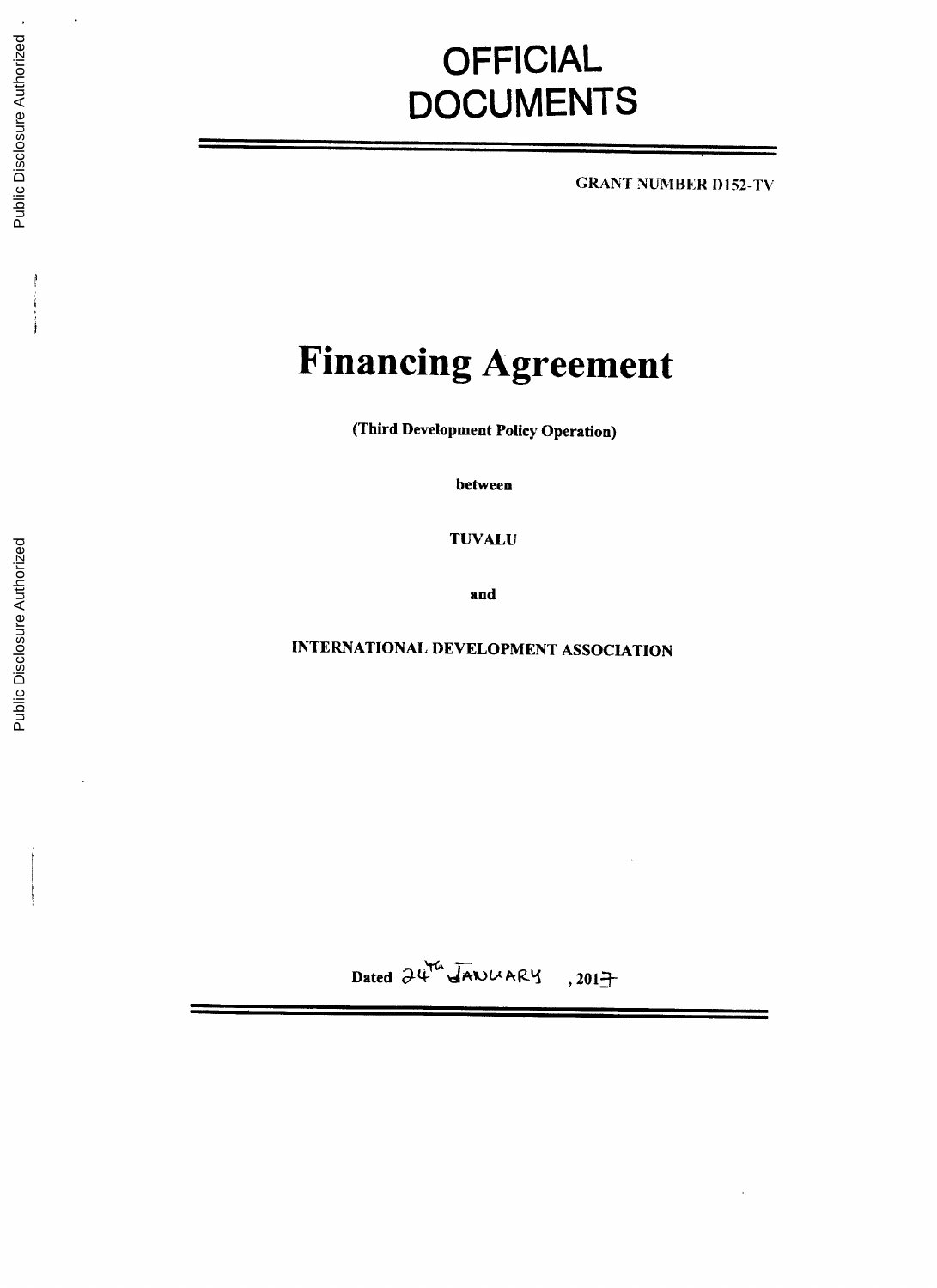# **FINANCING AGREEMENT**

AGREEMENT dated 24th JANUARY . 2017 entered into between **TUVALU** ("Recipient") and **INTERNATIONAL DEVELOPMENT ASSOCIATION** ("Association") for the purpose of providing financing in support of the Program (as defined in the Appendix to this Agreement). The Association has decided to provide this financing on the basis, *inter alia,* of (a) the actions which the Recipient has already taken under the Program and which are described in Section **I** of the Schedule to this Agreement, and **(b)** the Recipient's maintenance of an adequate macroeconomic policy framework. The Recipient and the Association therefore hereby agree as follows:

### **ARTICLE I - GENERAL CONDITIONS; DEFINITIONS**

- **1.01.** The General Conditions (as defined in the Appendix to this Agreement) constitute an integral part of this Agreement.
- 1.02. Unless the context requires otherwise, the capitalized terms used in this Agreement have the meanings ascribed to them in the General Conditions or in the Appendix to this Agreement.

# **ARTICLE II - FINANCING**

- 2.01. The Association agrees to extend to the Recipient, on the terms and conditions set forth or referred to in this Agreement, a grant in an amount equivalent to two million five hundred thousand Special Drawing Rights (SDR **2,500,000)** ("Financing").
- 2.02. The Recipient may withdraw the proceeds of the Financing in support of the Program in accordance with Section II of the Schedule to this Agreement.
- **2.03.** The Maximum Commitment Charge Rate payable **by** the Recipient on the Unwithdrawn Financing Balance shall be one-half of one percent **(1/2** of **1%)** per annum.
- 2.04. The Payment Dates are February **15** and August **15** in each year.
- **2.05.** The Payment Currency is Dollar.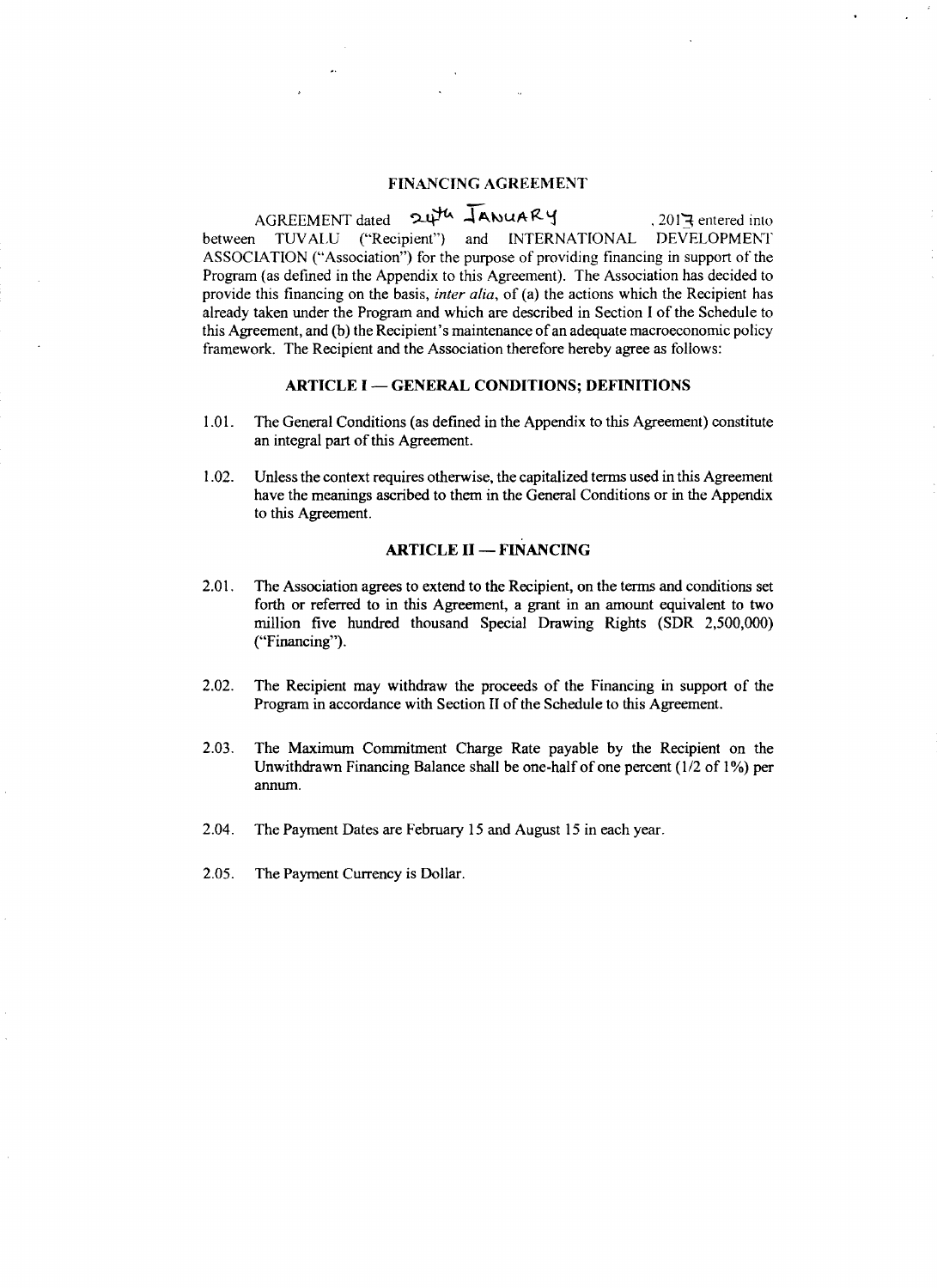# **ARTICLE III - PROGRAM**

- **3.01.** The Recipient declares its commitment to the Program and its implementation. To this end:
	- (a) the Recipient and the Association shall from time to time, at the request **of** either party, exchange views on the Recipient's macroeconomic policy framework and the progress achieved in carrying out the Program;
	- **(b)** prior to each such exchange of views, the Recipient shall furnish to the Association for its review and comment a report on the progress achieved in carrying out the Program, in such detail as the Association shall reasonably request; and
	- **(c)** without limitation upon the provisions of paragraphs (a) and **(b)** of this Section, the Recipient shall promptly inform the Association of any situation that would have the effect of materially reversing the objectives of the Program or any action taken under the Program, including any action specified in Section **I** of the Schedule to this Agreement.

# **ARTICLE IV - REMEDIES OF THE ASSOCIATION**

4.01. The Additional Event of Suspension consists of the following, namely that a situation has arisen which shall make it improbable that the Program, or a significant part of it, will be carried out.

# **ARTICLE** V **- EFFECTIVENESS; TERMINATION**

- *5.01.* The Additional Condition of Effectiveness consists of the following, namely that the Association is satisfied with the progress achieved **by** the Recipient in carrying out the Program and with the adequacy of the Recipient's macroeconomic policy framework.
- *5.02.* The Effectiveness Deadline is the date ninety **(90)** days after the date of this Agreement.

# **ARTICLE VI - REPRESENTATIVE; ADDRESSES**

- **6.01.** The Recipient's Representative is its Minister of Finance and Economic Development.
- **6.02.** The Recipient's Address is:

Ministry of Finance and Economic Development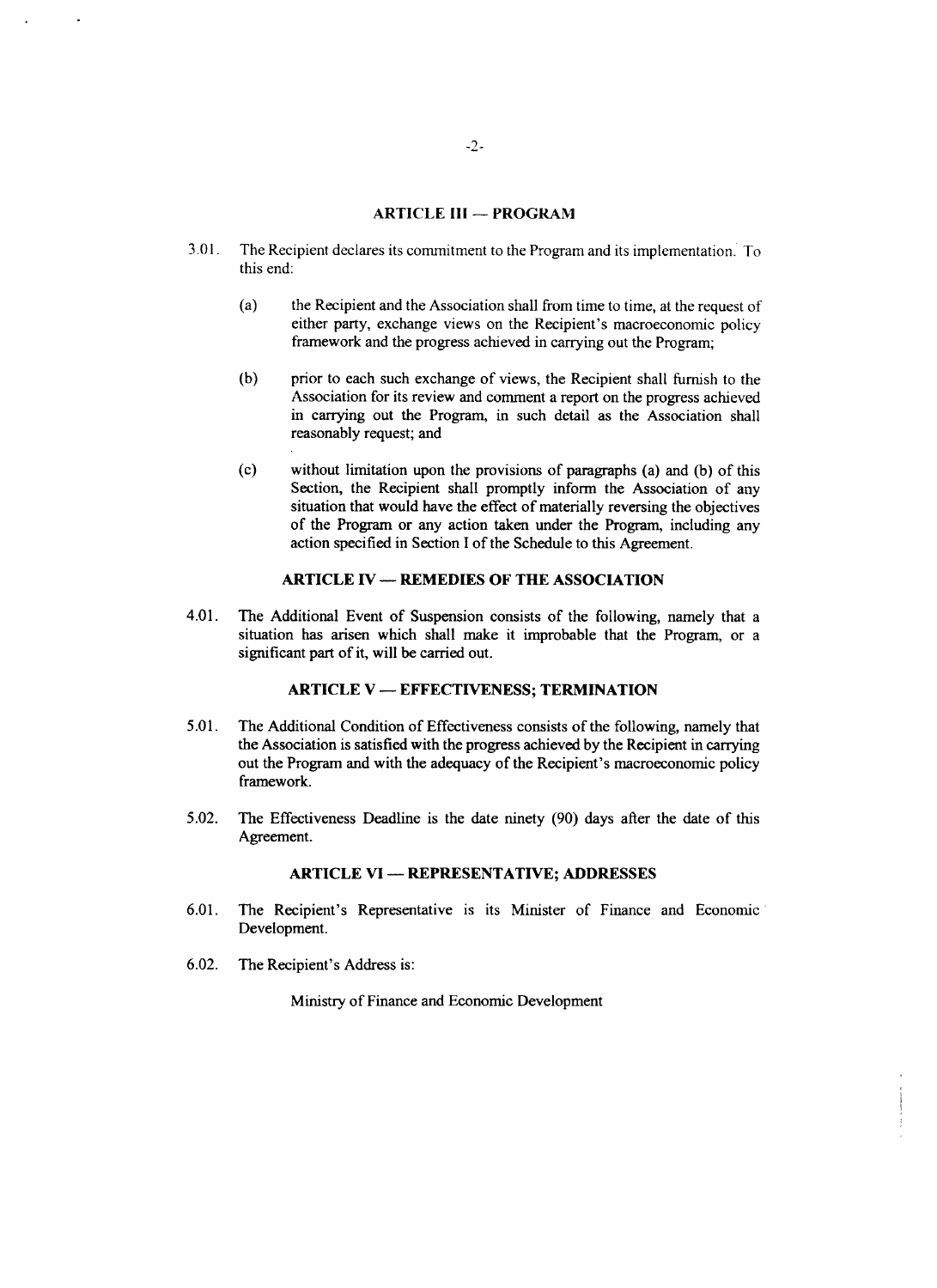Vaiaku Funafuti Tuvalu

**1818** H Street, N.W. Washington, **D.C.** 20433 United States of America

Washington, **D.C.**

**6.03.** The Association's Address is:

Cable address: Telex: Facsimile:

**INDEVAS** 248423(MCI) **1-202-477-6391**

*-3-*

International Development Association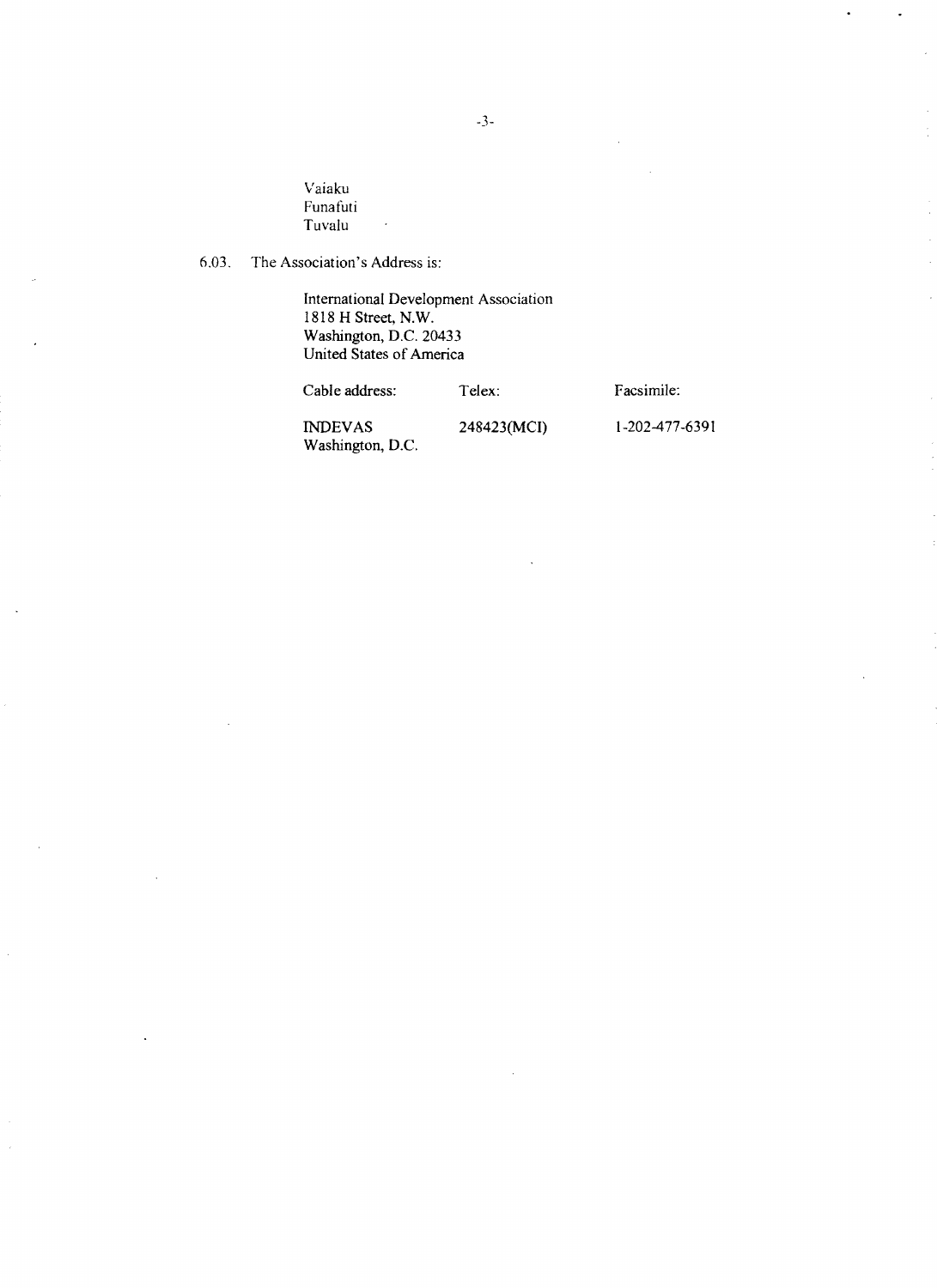AGREED at **FUNA TUT** 1. **IL(VALL** as of the day and year first above written.

# **TUVALU**

**By**

75000000

Authorized Representative

Name: *A,, <sup>4</sup> r,-A* **-/ C Yk**

Title:  $M \cdot N$  is  $m$  FOR  $E$  in a  $N$  LE <

ECONOMIC DEVELOPMENT

# **INTERNATIONAL DEVELOPMENT** ASSOCIATION

**By**

Hour Sur

Authorized Representative

Name: **HONA** SUR Title: Acting Country Director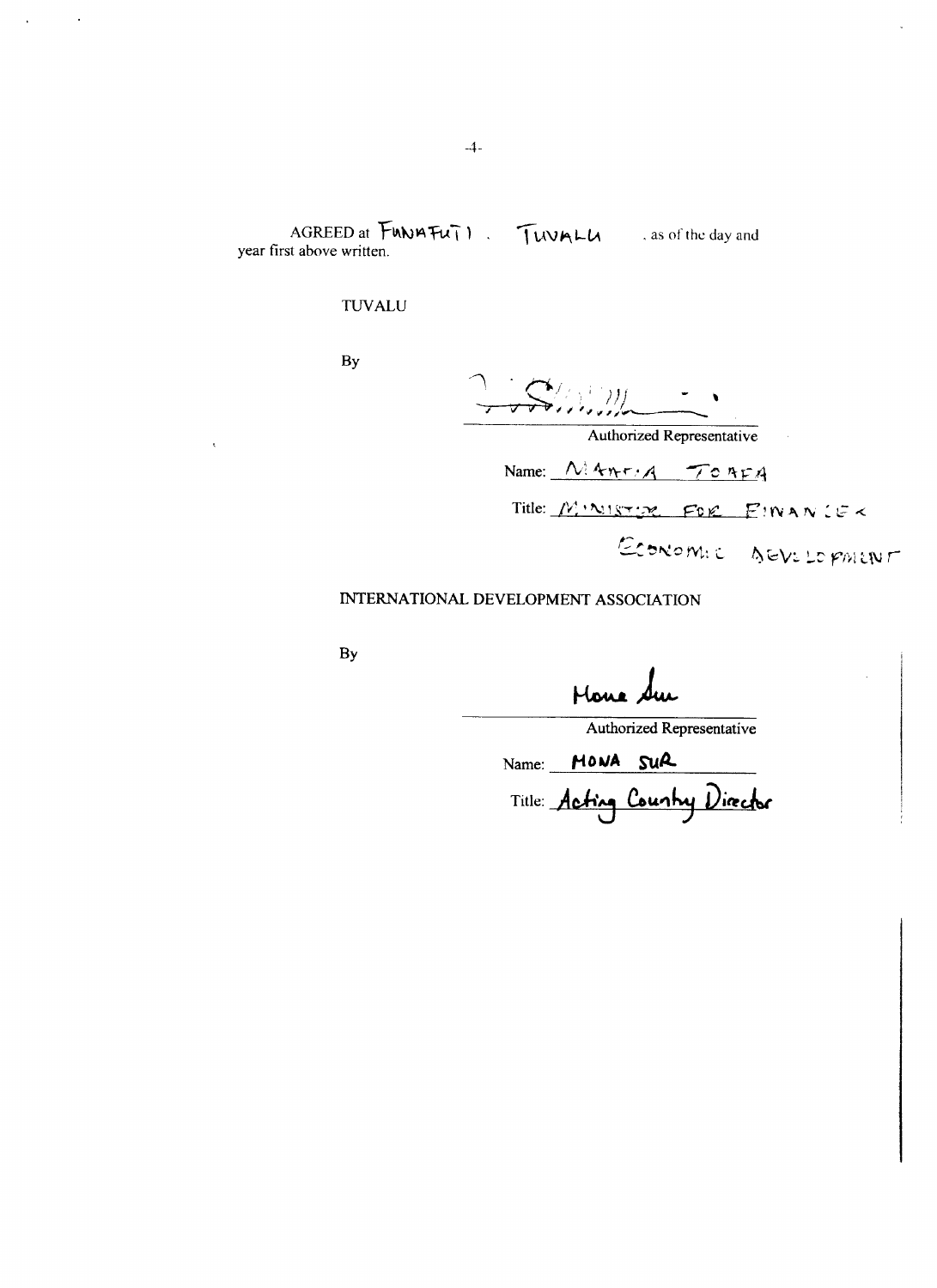#### **SCHEDULE**

#### **Program Actions; Availability of Financing Proceeds**

#### **Section 1. Actions under the Program**

The actions taken **by** the Recipient under the Program include the following:

- 1. The Recipient's Cabinet has endorsed the removal of secondary education school fees to enhance inclusiveness and equity of secondary education, as evidenced through the Cabinet decision  $M283-16$  made September 21, 201
- 2. The Recipient's Cabinet has approved the Tobacco Control (Amendment) Bill and directed that the amendments be introduced to Parliament to reduce risk factors for noncommunicable diseases, as evidenced through the excerp
- 3. The Recipient commissioned a review of the Tuvalu Trust Fund, which provided recommendations to strengthen reserve asset management by focusing on improving governance and investment policy, and this review has been sub evidenced through: the letter from the Recipient's Minister of Finance and Economic Development to the Association regarding 'Completion of Actions Under the Third World Bank Budget Support Operation to Tuvalu" dated Septe
- 4. The Recipient has introduced an automated payroll system to improve the effectiveness of payroll controls, as evidenced through: the letter from the Recipient's Minister of Finance and Economic Development to the Associ
- 5. The Recipient's Parliament has enacted the Banking Commission Amendment<br>Act and a framework for monitoring of the Banking sector was established to<br>improve oversight and sustainability, as evidenced through the Banking<br>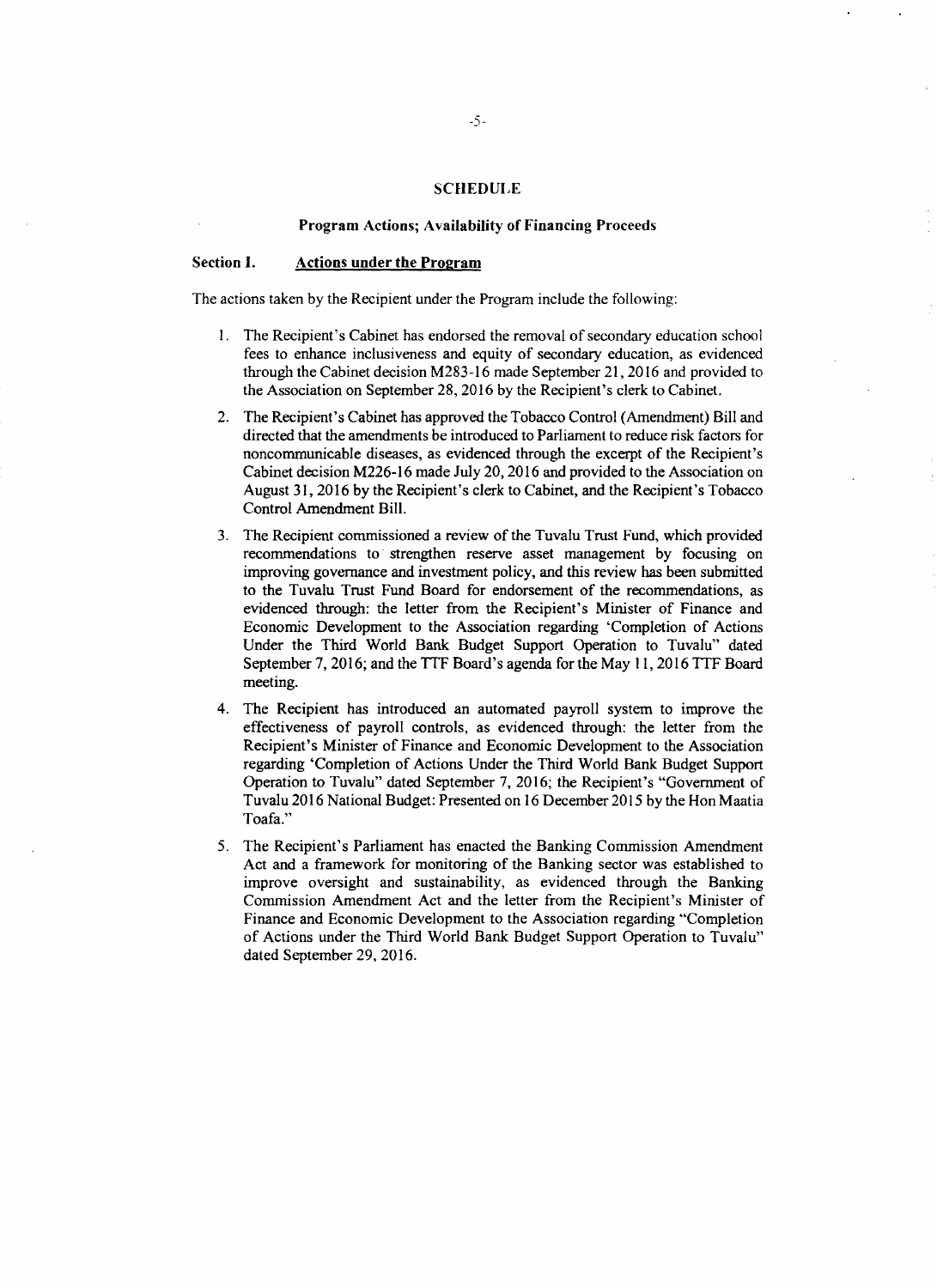# **Section II.** Availability of Financing Proceeds

- **A. General.** The Recipient may withdraw the proceeds of the Financing in accordance with the provisions of this Section and such additional instructions as the Association may specify **by** notice to the Recipient.
- B. **Allocation of Financing Amounts. The** Financing is disbursed in a single withdrawal tranche, from which the Recipient may make withdrawals of the Financing. The allocation of the amounts of the Financing to this end is set out in the table below:

| <b>Allocations</b>               | <b>Amount of the Financing Allocated</b><br>(expressed in SDR) |
|----------------------------------|----------------------------------------------------------------|
| (1) Single Withdrawal<br>Tranche | 2,500,000                                                      |
| <b>TOTAL AMOUNT</b>              | 2,500,000                                                      |

# **C. Withdrawal Tranche Release Conditions**

No withdrawal shall be made of the Single Withdrawal Tranche unless the Association is satisfied: (a) with the Program being carried out **by** the Recipient, and; **(b)** with the adequacy of the Recipient's macroeconomic policy framework.

- **D. Deposits of Financing Amounts.** Except as the Association may otherwise agree:
	- **I.** the Recipient shall open, prior to furnishing to the Association the first request for withdrawal from the Financing Account, and thereafter maintain a deposit account in Australian Dollars ("Local Currency Deposit Account") on terms and conditions satisfactory to the Association;
	- 2. all withdrawals from the Financing Account shall be deposited **by** the Association into the Local Currency Deposit Account; and
	- **3.** the Recipient shall ensure that upon each deposit of an amount of the Financing into the Local Currency Deposit Account: (a) an equivalent amount is accounted for in the Recipient's budget management system, in a manner acceptable to the Association; and **(b)** the Recipient provides written confirmation to the Association, within thirty **(30)** days of receipt **by** the Recipient, that an equivalent amount is so accounted for under paragraph (a).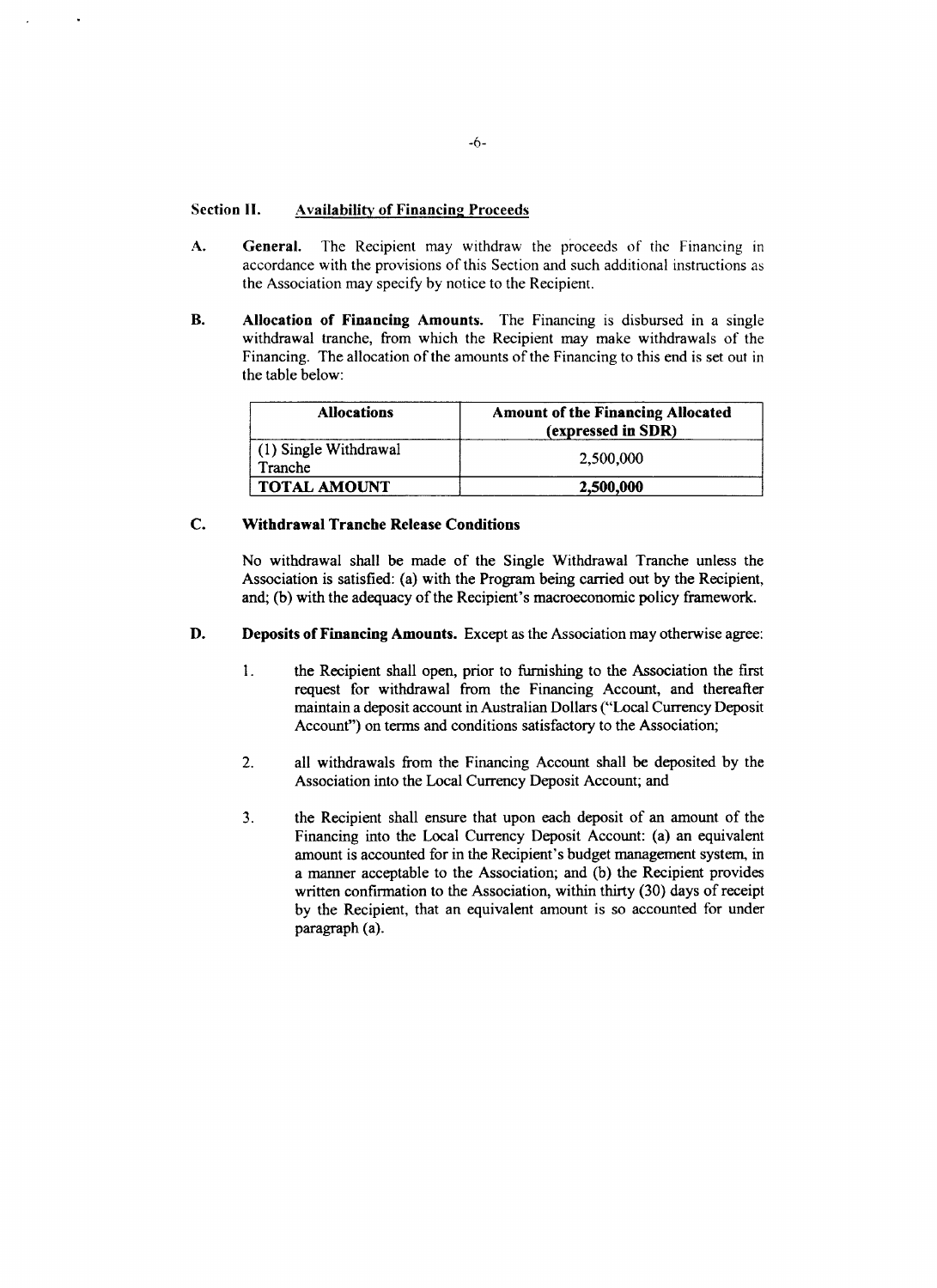- **E. Audit.** The Recipient shall:
	- **I.** have the Local Currency Deposit Account audited **by** independent auditors acceptable to the Association, in accordance with consistently applied auditing standards acceptable to the Association;
	- 2. furnish to the Association as soon as available, but in any case not later than six **(6)** months after the Single Withdrawal Tranche is disbursed, a certified copy of the report of such audit, of such scope and in such detail as the Association shall reasonably request, and make such report publicly available in a timely fashion and in a manner acceptable to the Association; and
	- **3.** furnish to the Association such other information concerning the Local Currency Deposit Account and its audit as the Association shall reasonably request.
- F. **Excluded Expenditures.** The Recipient undertakes that the proceeds of the Financing shall not be used to finance Excluded Expenditures. **If** the Association determines at any time that an amount of the Financing was used to make a payment for an Excluded Expenditure, the Recipient shall, promptly upon notice from the Association, refund an amount equal to the amount of such payment to the Association. Amounts refunded to the Association upon such request shall be cancelled.
- **G. Closing Date.** The Closing Date is June **30, 2018.**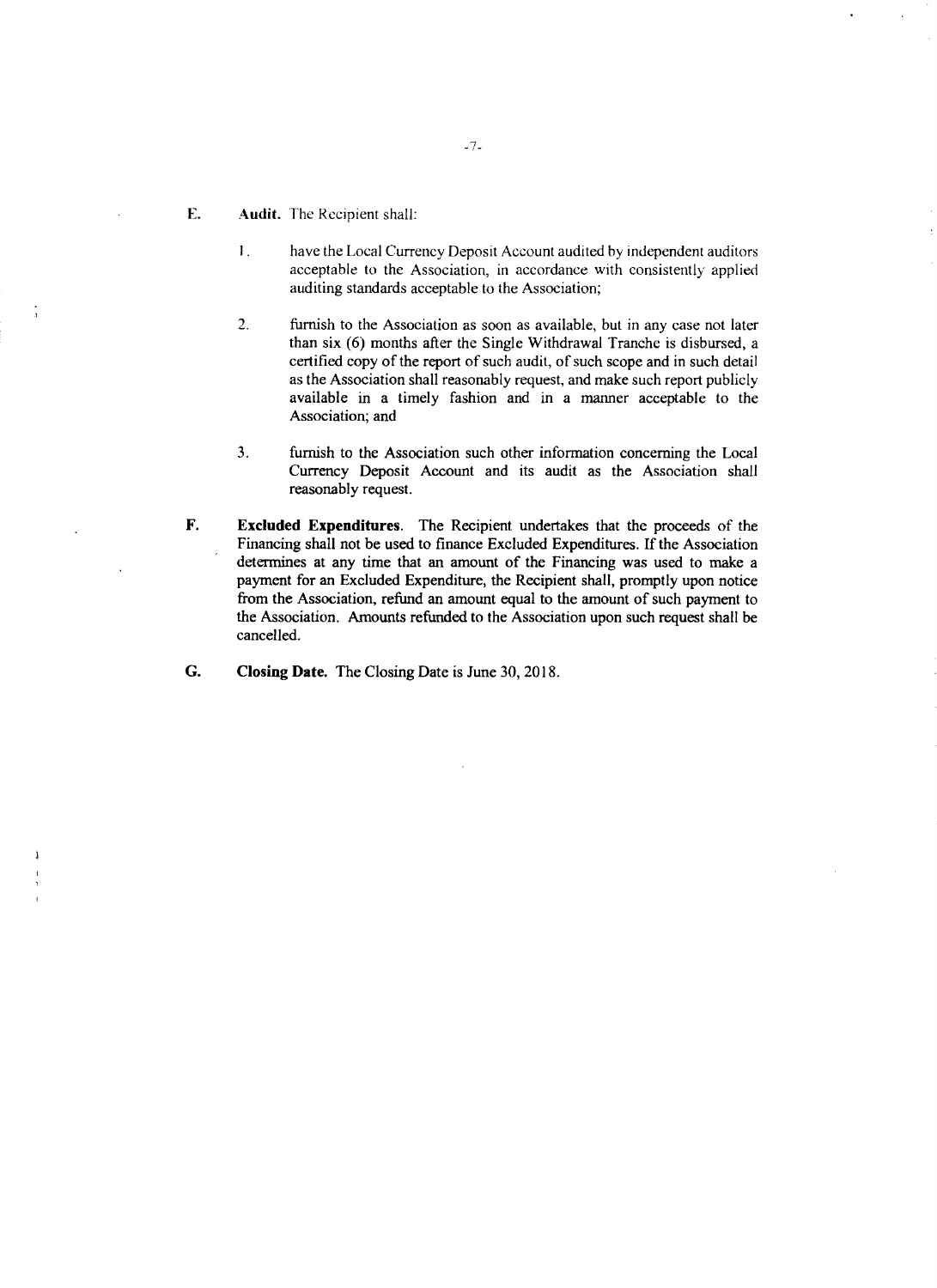# **APPENDIX**

#### **Section I. Definitions**

- 1. "Banking Commission Amendment Act" means the Recipient's Banking *Commission Amendment Act* No.4 of **2015.**
- 2. "Cabinet" means the Recipient's Cabinet established under section **73** of the Constitution of Tuvalu.
- **3.** "Excluded Expenditure" means any expenditure:
	- (a) for goods or services supplied under a contract which any national or international financing institution or agency other than the Association or the Bank has financed or agreed to finance, or which the Association or the Bank has financed or agreed to finance under another credit, grant or loan;
	- **(b)** for goods included in the following groups or sub-groups of the Standard International Trade Classification, Revision **3 (SITC,** Rev.3), published **by** the United Nations in Statistical Papers, Series M, No. 34/Rev.3 **(1986)** (the **SITC),** or any successor groups or subgroups under future revisions to the SITC, as designated **by** the Association **by** notice to the Recipient:

| Group | Sub-group | Description of Item    |
|-------|-----------|------------------------|
| 112   |           | Alcoholic beverages    |
| 121   |           | Tobacco, un-           |
|       |           | manufactured, tobacco  |
|       |           | refuse                 |
| 122   |           | Tobacco, manufactured  |
|       |           | (whether or not        |
|       |           | containing tobacco     |
|       |           | substitutes)           |
| 525   |           | Radioactive and        |
|       |           | associated materials   |
| 667   |           | Pearls, precious and   |
|       |           | semiprecious stones,   |
|       |           | unworked or worked     |
| 718   | 718.7     | Nuclear reactors, and  |
|       |           | parts thereof; fuel    |
|       |           | elements (cartridges), |
|       |           | non-irradiated, for    |
|       |           | nuclear reactors       |
| 728   | 728.43    | Tobacco processing     |
|       |           | machinery              |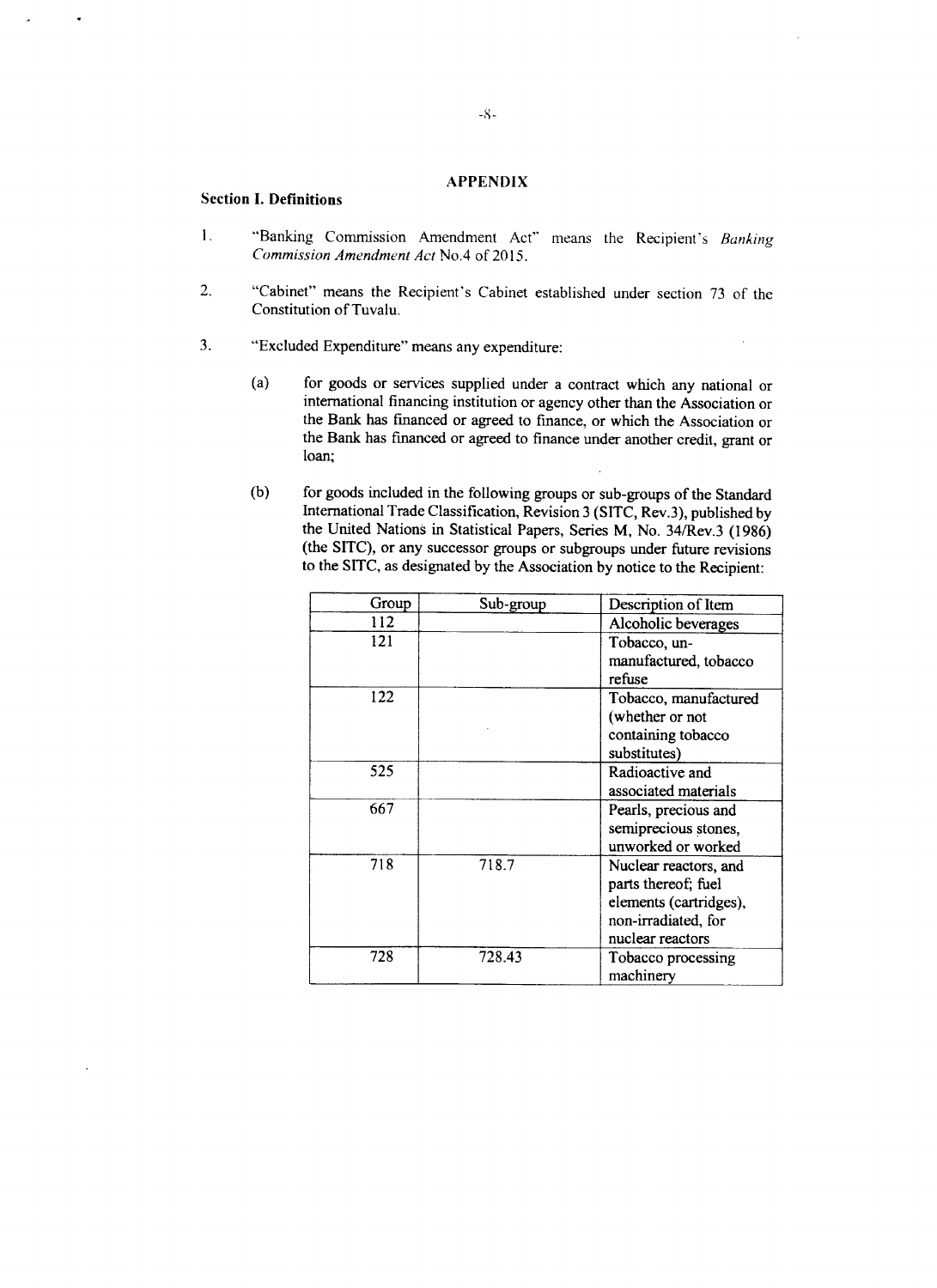| 897 | 897.3 | Jewelry of gold, silver or<br>platinum group metals<br>(except watches and<br>watch cases) and<br>goldsmiths' or<br>silversmiths' wares<br>(including set gems) |
|-----|-------|-----------------------------------------------------------------------------------------------------------------------------------------------------------------|
| 971 |       | Gold, non-monetary<br>(excluding gold ores and<br>concentrates)                                                                                                 |

- (c) for goods intended for a military or paramilitary purpose or for luxury consumption;
- **(d)** for environmentally hazardous goods, the manufacture, use or import of which is prohibited under the laws of the Recipient or international agreements to which the Recipient is a party;
- (e) on account of any payment prohibited **by** a decision of the United Nations Security Council taken under Chapter VII of the Charter of the United Nations; and
- **(f)** with respect to which the Association determines that corrupt, fraudulent, collusive or coercive practices were engaged in **by** representatives of the Recipient or other recipient of the Financing proceeds, without the Recipient (or other such recipient) having taken timely and appropriate action satisfactory to the Association to address such practices when they occur.
- 4. "General Conditions" means the "International Development Association General Conditions for Credits and Grants", dated July **31,** 2010 with the modifications set forth **in** Section II of this Appendix.
- **5.** "Local Currency Deposit Account" means the account referred to in Section **II.D.** <sup>1</sup> of the Schedule to this Agreement.
- **6.** "Program" means the program of actions, objectives and policies designed to promote growth and achieve sustainable reductions in poverty and set forth or referred to in the letter dated September **7, 2016** from the Recipient to the Association declaring the Recipient's commitment to the execution of the Program, and requesting assistance from the Association in support of the Program during its execution.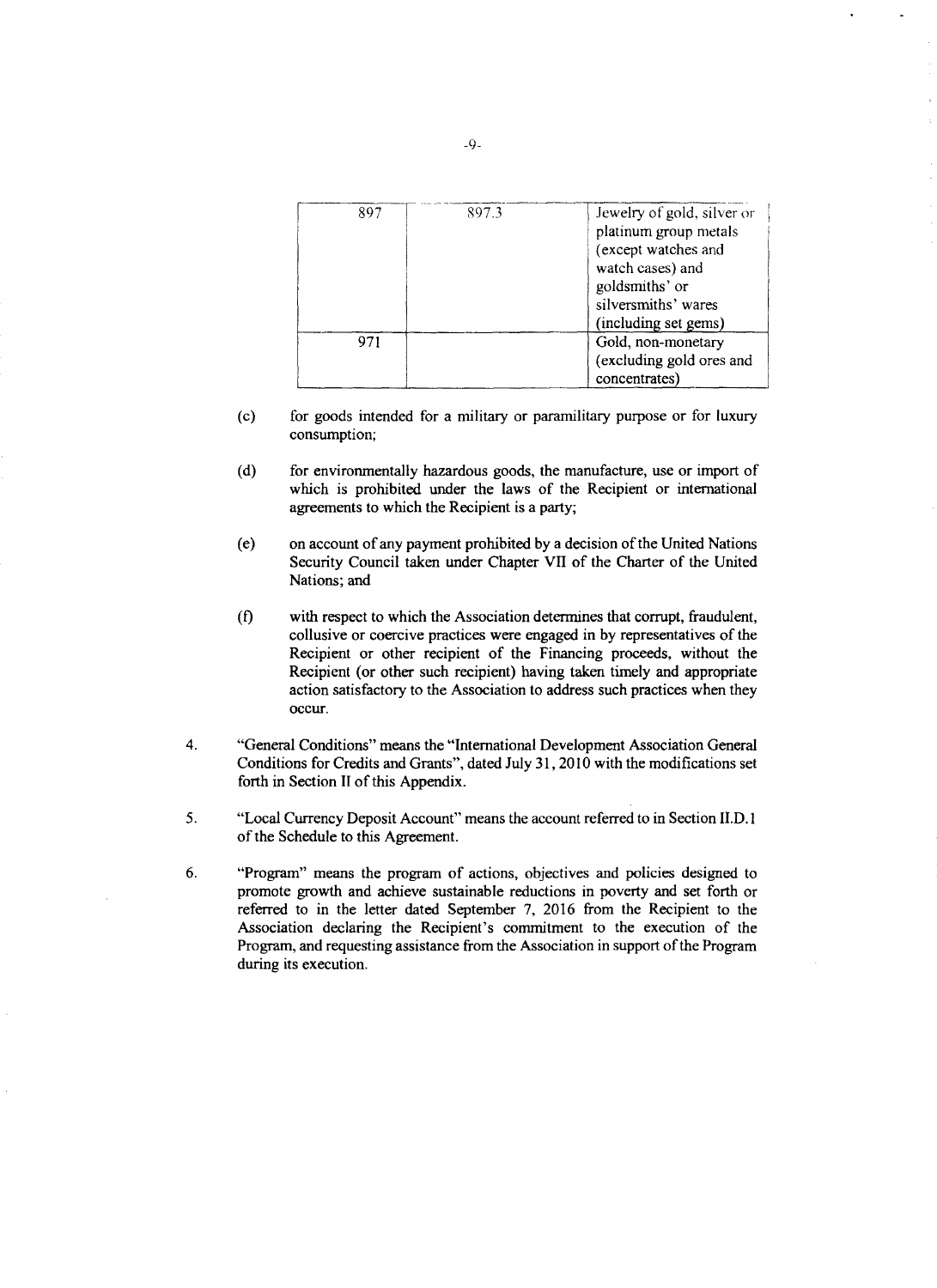- **7.** "Single Withdrawal Tranche" means the amount of the Financing allocated to the category entitled "Single Withdrawal Tranche" in the table set forth in Section IL.B of the Schedule to this Agreement.
- **8.** "Tobacco Control Amendment Bill" means the Recipient's "Tobacco Control (Amendment) Bill **2016",** being a bill for an act to amend the Tobacco Control Act **2008.**
- **9.** "Tuvalu Trust Fund" and "TTF" means the Recipient's fund established **by** the agreement titled 'Agreement Concerning An International Trust Fund for Tuvalu' between Tuvalu, Australia, New Zealand, and the United Kingdom of Great Britain and Northern Ireland, date June **16, 1987,** and in accordance with the Recipient's Tuvalu Trust Fund (Finance and Information) Act No. **3 1987,** Chapter 49.A.
- **10.** "Tuvalu Trust Fund Board" and "TFF Board" mean the board of directors of the TTF established **by** Article **6** of the agreement titled 'Agreement Concerning An International Trust Fund for Tuvalu' between Tuvalu, Australia, New Zealand, and the United Kingdom of Great Britain and Northern Ireland, date June **16, 1987,** and in accordance with the Recipient's Tuvalu Trust Fund (Finance and Information) Act No. **3 1987,** Chapter 4.22.

### **Section II. Modifications to the General Conditions**

The modifications to the General Conditions are as follows:

- **1.** The last sentence of paragraph (a) of Section **2.03** (relating to Applications for Withdrawal) is deleted in its entirety.
- 2. Sections 2.04 *(Designated Accounts)* and **2.05** *(Eligible Expenditures)* are deleted in their entirety, and the subsequent Sections in Article II are renumbered accordingly.
- **3.** Sections 4.01 *(Project Execution Generally),* and 4.09 *(Financial Management; Financial Statements; Audits)* are deleted in their entirety, and the remaining Sections in Article IV are renumbered accordingly.
- 4. Paragraph (a) of Section 4.05 (renumbered as such pursuant to paragraph **3** above and relating to *Use of Goods, Works and Services)* is deleted in its entirety.
- *5.* Paragraph (c) of Section 4.06 (renumbered as such pursuant to paragraph **3** above) is modified to read as follows:

"Section 4.06. *Plans; Documents; Records*